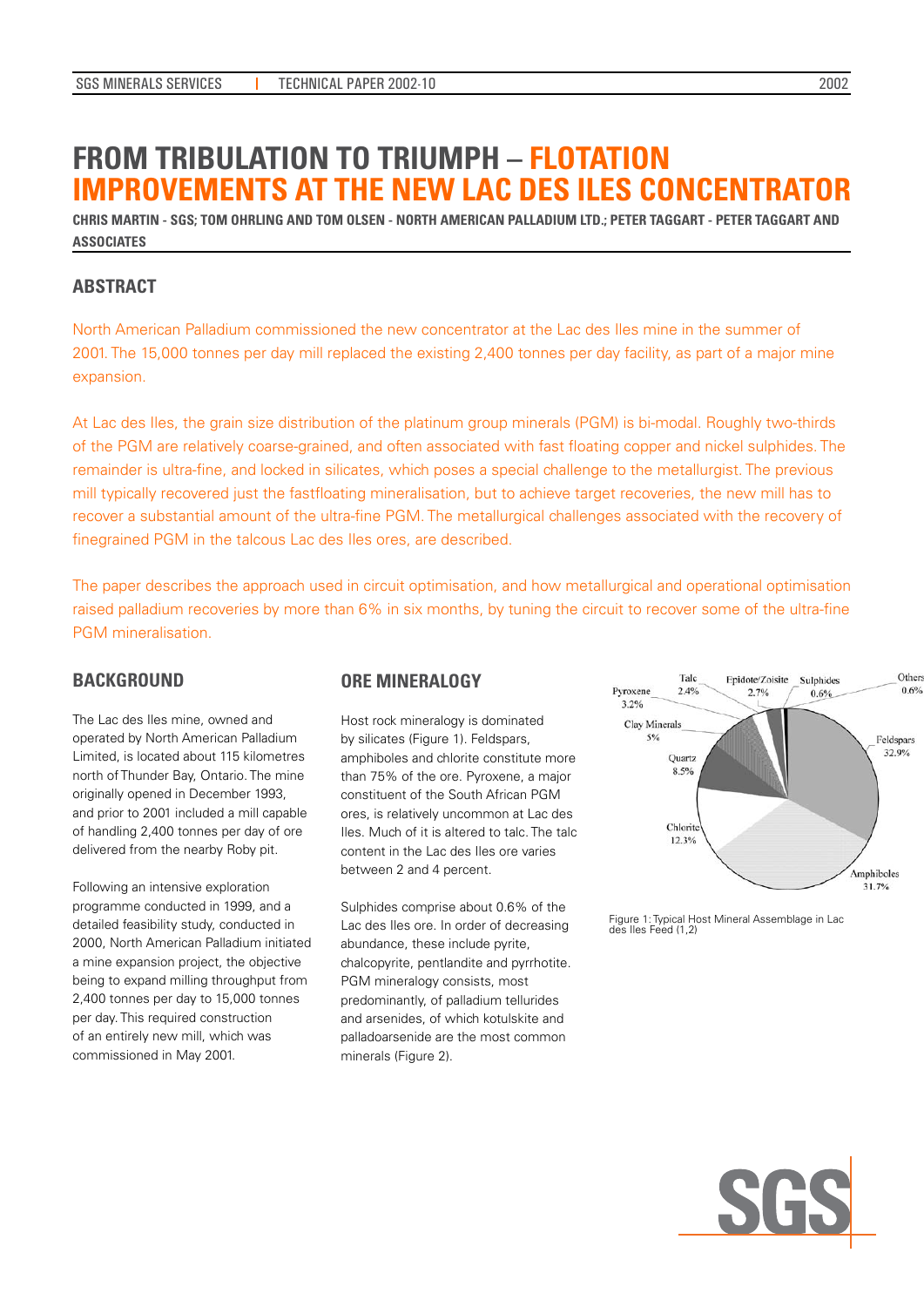

Figure 2: Typical PGM Assemblage in Lac des Iles Feed (1,2))

Liberated PGM float well, their kinetics typically being faster than the chalcopyrite in the ore. The key to their flotation usually lies in the grain size and association of the PGM. At Lac des Iles, mineralogical evidence points to a bi-modal distribution of PGM grain sizes (Figure 3). Coarser PGM (with an equivalent diameter of about 19 microns) comprise about 50-60% of the palladium in the ore<sup>1</sup>. Fine or ultra-fine disseminated PGM constitute the remainder – their association being mainly with silicates. The bi-modal distribution of PGM drives the palladium rougher/scavenger flotation kinetics curve, which includes a rapid flotation component, and a much slower flotation component (Figure 4). Mineralogy has confirmed that the faster-floating PGM are largely the coarser grained mineralisation.



Prior to start-up of the new mill, Lac des Iles recoveries were in the order of 73%, from a head grade of about 3.5 g/t palladium. Losses were due to inadequate grinding and short flotation residence times (1). Consequently, the new mill was designed to achieve a primary grind  $k_{so}$  of 75 microns (finer than the  $k_{80}$  of 150 microns achieved using the old milling circuit). Rougher/ scavenger flotation residence time was increased from 19 minutes in the old mill, to 55 minutes. Initial testing, conducted at Process Research Associates in Vancouver, led to the creation of the flowsheet described in Figure 5. Representing a departure from previous milling practice, the concept behind this flowsheet was to depress the floatable talc prior to rougher flotation, and then float the PGM and sulphide minerals, together with any attached silicates. Accordingly, 750 grams of CMC depressant were used, per tonne of mill feed. Flotation was conducted using potassium amyl xanthate (PAX) collector, and di-isobutyl dithiophosphate (DTP) promoter. Methyl isobutyl carbinol (MIBC) was used as a frother. In-keeping with common practice in the PGM industry, two different cleaner circuits were included, each after a concentrate regrind, to a product size of 80% passing 20 microns.



2

Figure 4: Palladium Rougher/Scavenger Flotation Kinetics (from Bench-scale Testwork)

This flowsheet was extensively scrutinised in a confirmation test programme comprising more than one hundred laboratory flotation tests involving several laboratories.

# **Engineering Design**

The plant was designed by Amec Mining and Metals in Vancouver. Primary semi-autogenous milling is performed using a 9.1m x 4.3m mill, driven by a 6.3MW drive, secondary milling is conducted using two 6.1m by 10.4m ball mills, each also drawing up to 6.3MW, and each operating in closed circuit with 380 mm cyclones. Pebbles from the SAG mill are crushed using a Metso HP800 cone crusher.

Ball mill cyclone overflow gravitates to a conditioning tank providing five minutes conditioning time, the tank overflowing into two parallel trains of flotation tank





1 The reader should be aware of the statistical variability associated with this analysis as the coarser (+16 micron) group of PGM grains are represented in the mineralogical database by just 10 grains.

Figure 5: Flotation Circuit Flowsheet at Start-up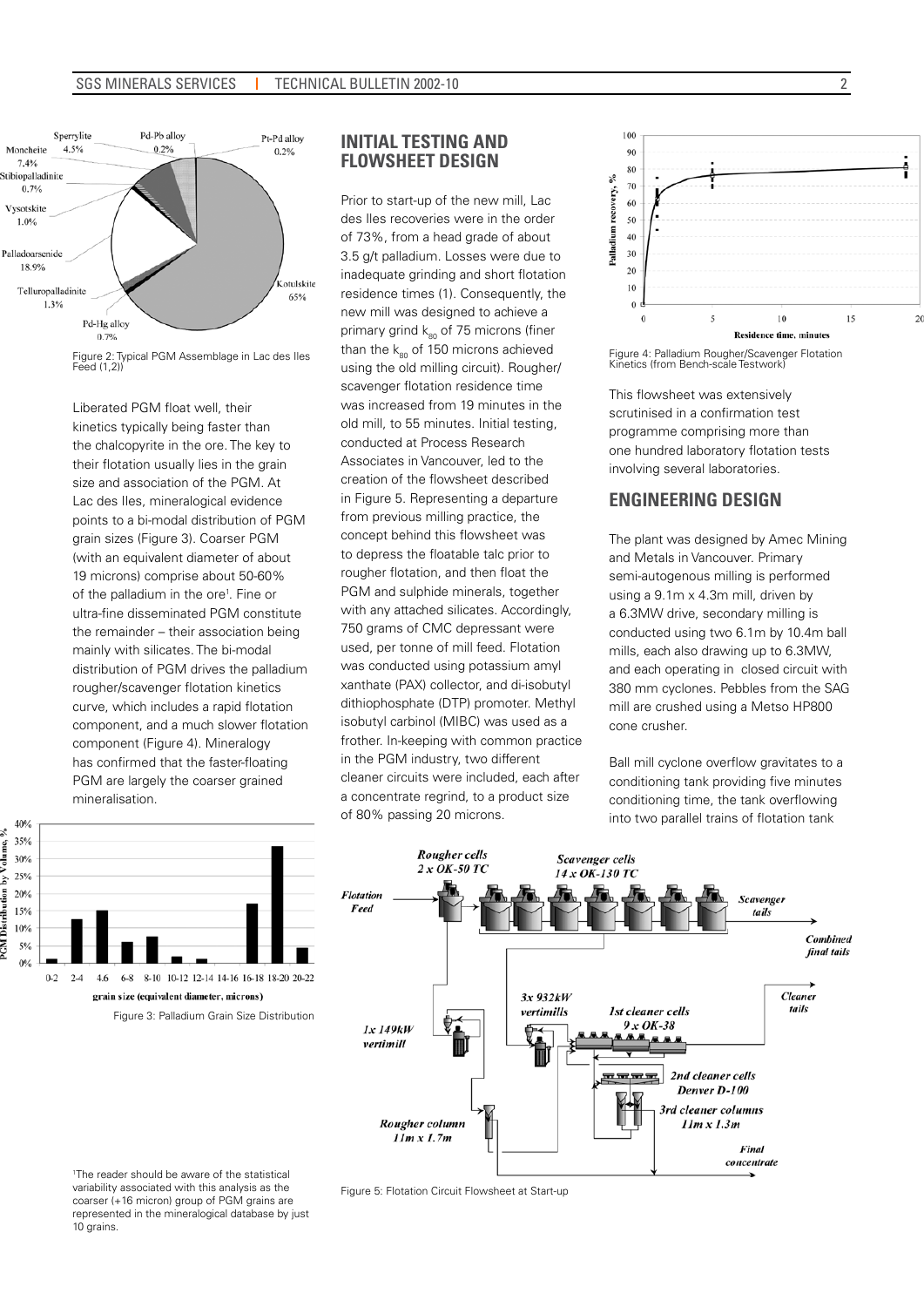cells. Each train consists of a single 50 m<sup>3</sup> flotation cell, and seven 130 m<sup>3</sup> flotation cells, operating in series.

As commissioned, concentrates were cleaned in two cleaner circuits. The first was designed to clean the relatively high-grade rougher concentrate, and included regrinding in a 149 kW vertimill and a single stage of cleaning, using a 11m high by 1.7m diameter flotation column. The second, regrinding the lower-grade scavenger concentrate, employed three 932 kW vertimills, and three stages of cleaning, using a combination of conventional flotation cells and flotation columns. This circuit included nine 38 m<sup>3</sup> cells employed as the first cleaners, eight  $3 \text{ m}^3$  cells as the second cleaners, and two 1.3m x 11m flotation columns, operating as the final cleaner circuit.

Concentrate from the two cleaner circuits are combined, thickened and filtered in two Larox pressure filters.

# **Start-up**

From start-up, the plant encountered operational problems. Froth stability within the rougher and scavenger cells, proved very difficult to maintain. This was ascribed to:

- A very small amount of available hydrophobic species in the concentrate to stabilise a froth. The ore contains just 0.6% sulphides, only some of which, are floatable. However, the testwork indicated a need to float over 20% of the feed to the rougher and scavenger concentrates, to be sure to recover a significant fraction of the low-grade middlings.
- The dynamics of the 50 and 130 cubic metre tank cells. Samples of flotation feed, when extracted from the plant, could be readily floated in the laboratory cell, the float consistently working as it had in the laboratory test programme.

Attempts to mitigate the problem of poor froth stability, using the polypropylene glycol frother, Dowfroth 250, failed. A more workable solution to the problem was found by reducing the CMC dose to a level where enough floatable talc

was available to enhance froth stability. While overdepression hampered froth stability in the large tank cells, under-depression was equally problematic as it created an over-stable froth, which the plant was never designed to handle. Such froths proved very difficult to transfer (pump) to the concentrate regrind and cleaner circuits. Consequently, the rougher and scavenger circuits are operated in a narrow "window" of CMC dosage representing a compromise between both conditions, the objective being to maximise the mass pull to concentrate. This window moves depending on the inherent stability of the froth, itself dictated by certain, hitherto unidentified facets of the ore. This window ranges from 0-200 grams per tonne of CMC depressant.

Although this ensured the plant was able to function, its overall performance fell well short of target, as shown by the October monthly metallurgical performance statistics, included in Table 1 below:

Table: Performance of Lac des Iles Mill during October 2001 Compared to target

|                                 |         | <b>TARGET</b> | <b>October</b><br>2001 |
|---------------------------------|---------|---------------|------------------------|
| <b>PLANT HEAD GRADE,</b>        | q/t Pd  | 2.00          | 1.90                   |
| <b>PLANT RECOVERY.</b>          | $%$ Pd  | 82.0          | 67.5                   |
| <b>PLANT TAILS GRADE,</b>       | q/t Pd  | 0.48          | 0.60                   |
| <b>PLANT CONCENTRATE GRADE.</b> | q/t Pd  | 170.0         | 175.0                  |
|                                 | $%$ MqO | 7.0           | 9.9                    |

While the problem of high tails was serious, at the time it was somewhat overshadowed by the high MgO content in the concentrate, which the smelters in Sudbury are not designed to handle. This problem had not been foreseen during the test programme. Before start-up of the new mill, concentrate production had always been too small to create MgO-related problems at the smelter so MgO had never featured in any smelter contract. With the increased concentrate production resulting from the expansion, this situation changed, and tight restrictions were placed on concentrate MgO contents.

# **Plant Optimisation**

A formal, structured plant optimisation programme was initiated in October 2001. The objective of the programme was to achieve significant improvements to plant performance by "quick fixes" such as the relocation of middlings streams, or changes in reagent dosage strategy. This programme included detailed surveys of the plant, supported by certain diagnostic examinations in the plant – such as size-by-size flotation recoveries, modal mineralogical analysis and tailings floatability testing.

#### Surveys 1 and 2

The first two surveys revealed the following significant shortcomings in the circuit:

- The talc that was required to ensure froth stability in the roughers and scavengers could not be adequately removed in a single stage of cleaning, as was conducted on the rougher concentrate.
- The combined mass recovered from the rougher and scavenger cells was too low, leading to excessive losses to the scavenger tails.
- The flow of first cleaner concentrate was much higher than expected, due to the continued presence of talc. Accordingly, the second cleaner circuit was overloaded and second cleaner recoveries were very poor.

The problem of the overloaded cleaner circuits was suspected prior to the surveys, but the surveys proved and quantified the shortcomings of these circuits. Consequently, extra cleaner capacity was needed, and this was found in the form of the flotation section from the old 2,500 tonne per day mill, decommissioned earlier in the year. The first cleaner concentrate was pumped 1 km to the old mill, to conduct the second and third cleaner floats there, and return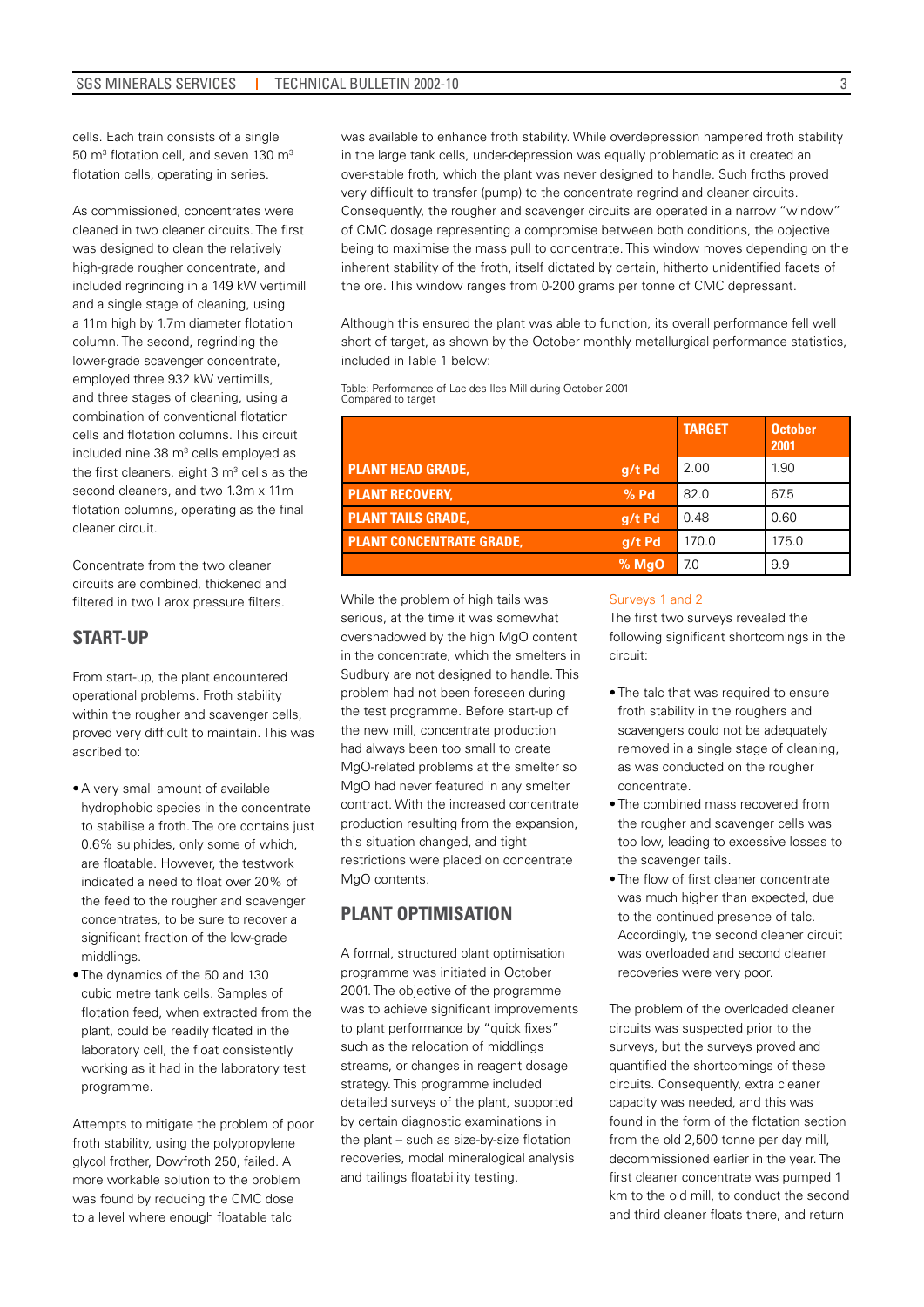

Figure 6: Circuit Commissioned in Late October 2001



Figure 7: Change in Plant Metallurgy from October to December 2001 (showing effect of circuit change in November 2001)

the products to the new mill. This made the existing second and third cleaner stages available for upgrading the rougher concentrate, so considerably improving talc rejection. This modified circuit was commissioned in November. The circuit operated in November and early December is shown in Figure 6. Concentrate quality improved substantially, while concentrate pump upgrades and an improved focus on rougher/scavenger mass pull rates had a beneficial effect on overall palladium recovery rates, and final tails palladium assays (Figure 7).

#### Survey 3

A third survey was conducted in mid-December, evaluating the circuit shown in Figure 6. This survey exposed some new issues:

• With the increased mass pull from the rougher and scavenger cells, the first scavenger cleaner circuit was proving to be too small. In fact, the residence time had halved since the previous survey was conducted, and was substantially below that assumed in the design. However, with three significant streams feeding this circuit, the circuit

was now required to float considerable quantities of palladium. Of every 100 grams of palladium received into the plant, 73 grams reported, by some means, to this overloaded first cleaner circuit.

- Three stages of cleaning, of the scavenger concentrate were not always enough. A fourth stage appeared to be necessary, to complete final separation between low grade palladium-bearing middlings and residual, floatable talc. This would ensure consistently acceptable concentrate MgO levels.
- The primary cleaner circuit was highly effective, but oversized for the application, indicating an inefficient use of capacity in a plant already short of flotation capacity.
- The circuit was cumbersome and difficult to operate.

Throughout the start-up and optimisation programme, two separate cleaner circuits had always been employed, based on laboratory data. Such circuits are common in the South African platinum industry. There, particularly in Merensky plants a cleaner circuit is devoted to the recovery of platinum-rich slow-floating pyrrhotite, unimpeded by competition from fasterfloating minerals. This is not an issue at Lac des Iles, where the PGE are present as discrete platinum group minerals, and no evidence of a need for two cleaner circuits was revealed in the surveys.

Ĵш

Consequently, the two-cleaner concept was abandoned in the second half of December, and the circuit simplified to a single cleaner circuit. This circuit yielded steadily improved metallurgy in the ensuing months (January to March 2002), primarily due to a drop in the cleaner tails losses.

Further, to reduce the load on the under-sized first cleaner circuit, the second cleaner tails stream was directed back to the rougher feed, and the high-grade rougher concentrate delivered directly to the second cleaner circuit. The new circuit, shown in Figure 8, was commissioned on December 17, 2001, the results reported in the following months being shown in Figure 9. Plant performance, in terms of palladium recovery, reached 74%, and tails grades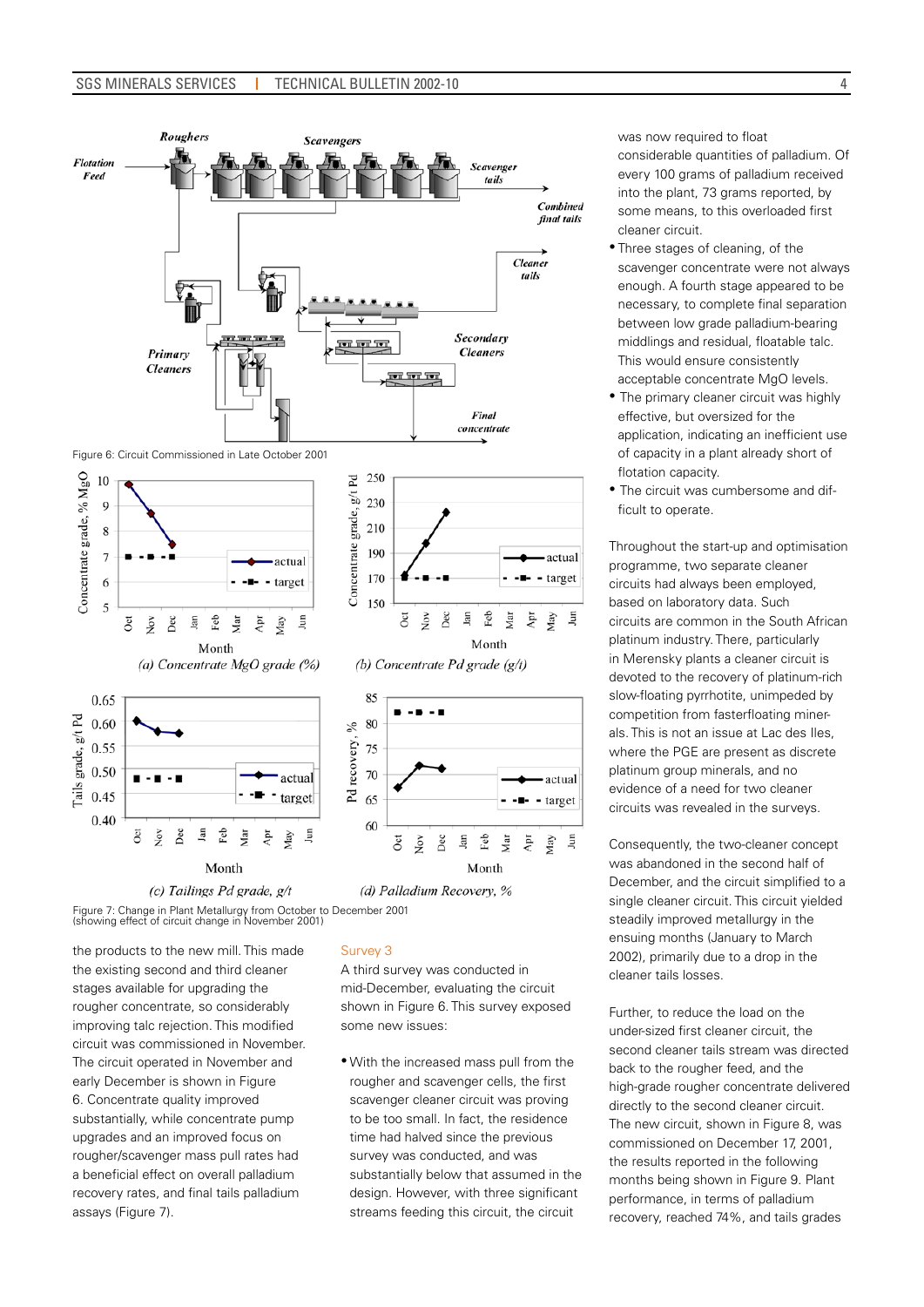

Figure 8: LDI Flotation Circuit Commissioned on December 17, 2001



Figure 9: Change in Plant Metallurgy from October 2001 to March 2002 (showing effect of circuit change in December 2001)

dropped to around 0.50 g/t palladium – close to the target of 0.48 g/t. Concentrate grades fluctuated with ore type but, more importantly, the grade of the penalty element, MgO, dropped to an acceptable 7%. In the months since March, plant performance has varied on a monthly basis, probably reflecting the different ore types milled during the period, but has averaged about the same as in March.

#### Surveys 4 and 5

Surveys 4 and 5 were conducted in January and April, 2002, on the circuit commissioned in midDecember. The results continued to support earlier

observations that certain cleaner circuits were too small, but no further "quickfix" opportunities for improvement were noted.

Phase 1 of the process optimisation programme was therefore concluded in March 2001. At that time, concentrate palladium grades were considerably above the target set in the feasibility study, and MgO impurity grades were slightly better than the yardstick 7%. Tails grades, at 0.50 g/t palladium were slightly higher than the target 0.48 g/t, but recoveries were well below the target 81%, a reflection of the head grade being somewhat lower than that

used to calculate the target recovery.

#### **Lessons Learned During the Optimisation Programme**

The above is a broad brush overview of the first phase of optimisation work. Within the studies, however, various discoveries of note were made:

- Care must be taken in scaling up PGM flow sheets from laboratory to commercial scale. The problems of froth stability at LDI are not observed in laboratory flotation testing. Pilot scale testing may also not reveal the problem, and clear departures from conventional PGM processing techniques should only be taken with great care. There is much debate in the South African industry about cell size and cell dynamics, and solutions may in time arise from advances being made in this area. A closer look at the relationship between cell dynamics and froth stability appears warranted, based on the Lac des Iles experience.
- Flotation columns can be effective in PGM ore processing. Lac des Iles is unique in the PGM industry, in that the mill produces all its final concentrate using flotation columns. Aside from Lac des Iles and the Stillwater Mine in Montana, columns are not used anywhere in PGM flotation – numerous installations elsewhere being de-commissioned due to poor recoveries. However, the Lac des Iles column circuit produces one of the most silicate free concentrates in the PGM industry, at a stage recovery of 85%.

The keys to the success of the column circuit at Lac des Iles are:

- the matching of regrind size and optimal size-by-size recovery profile of the column, and,
- the use of mechanical flotation cells equipped with paddles to maximise mass pull, so creating a high circulating load of middlings between the columns and the column scavengers.
- • Lac des Iles is the only PGM concentrator regrinding all its rougher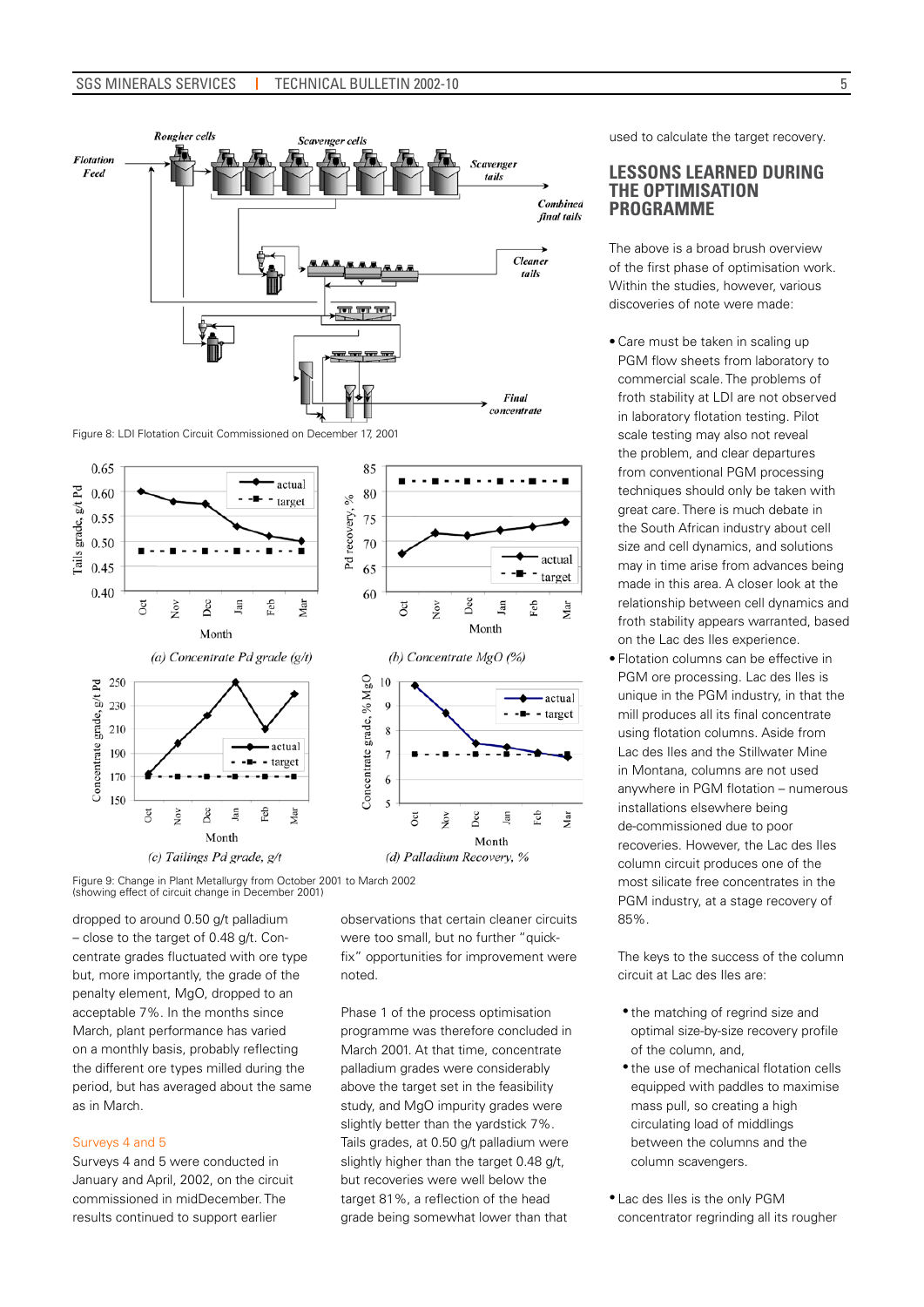and scavenger concentrates. Repeated flotation testing on samples taken from the plant has shown that regrinding at Lac des Iles aids concentrate upgrading (Figure 10). The reasons for this need for regrinding are unclear, and do not appear to be mineralogical:



Figure 10: Effect of Regrinding on the Concentrate Grade and Recovery of Cleaning Lac des Iles Scavenger Concentrate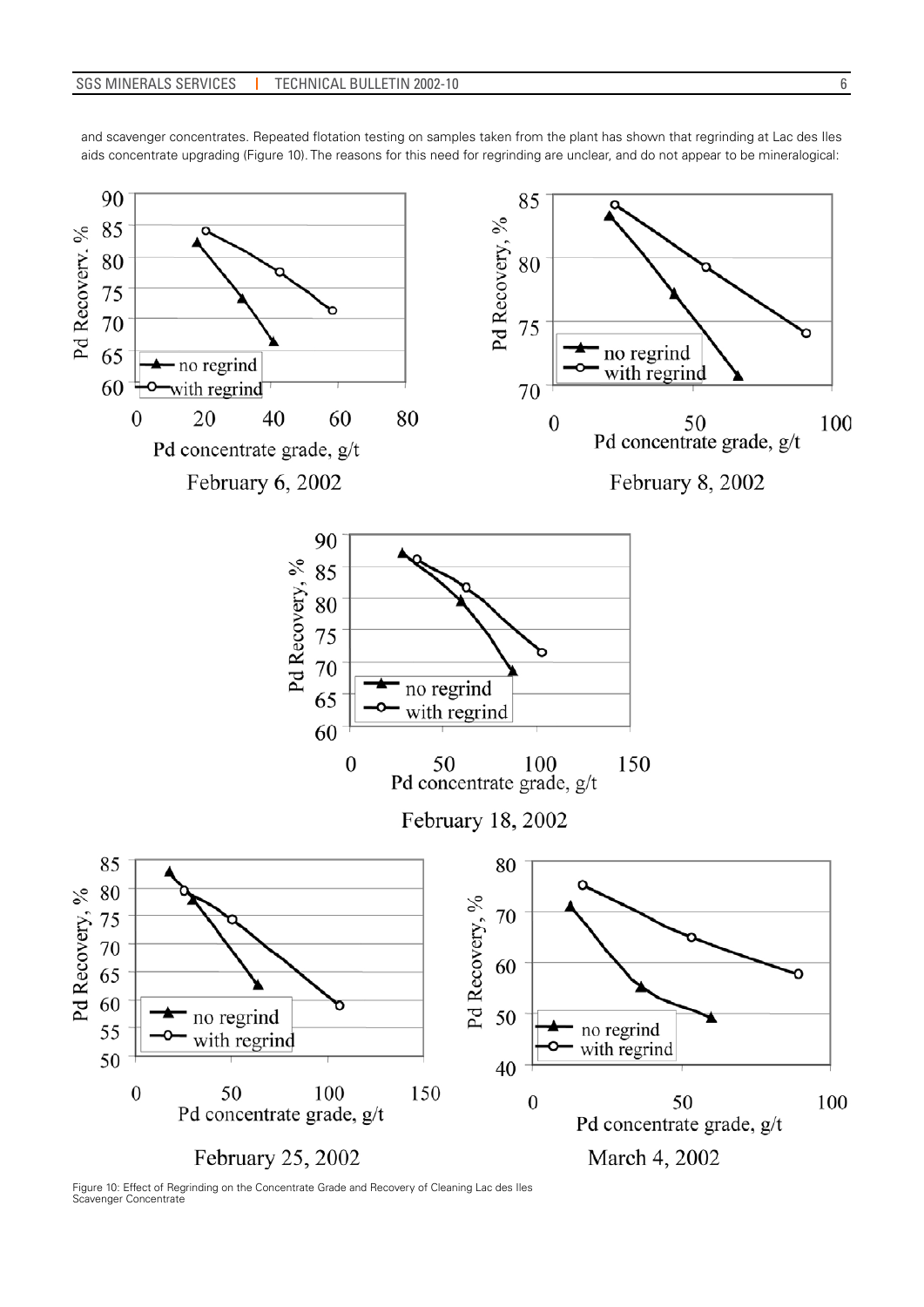- QemSCAN analyses have demonstrated that the sulphide and gangue components, in the rougher and scavenger concentrates are well-liberated.
- The palladium-bearing grains are usually present as low-grade locks, but they represent an insignificant mass proportion in the concentrate

Regrinding may somehow improve gangue/depressant interaction. However, the results clearly demonstrate that concentrate regrinding may, for reasons not yet understood, have an important role to play in some PGM circuits<sup>1</sup>.

# **Characterisation of Lost Palladium after Initial Optimisation**

There are three causes of palladium losses from the Lac des Iles mill:

- Incomplete liberation after primary grinding.
- Poor flotation of palladium slimes in the scavenger tank cells
- Incomplete residence time in the first cleaner circuit.

Eighty percent of the lost palladium, or roughly twenty percent of the palladium in the mill feed, is lost through the scavenger tails. Laboratory simulations of the rougher/scavenger float on the second cleaner tails stream (which is delivered to the rougher feed) indicated that 20% of the circulating palladium from this stream was lost to the scavenger tails. This source of loss represents about 9% of the lost palladium. Consequently, it is estimated that more than 70% of the lost palladium never floats. These losses are in two forms

• Unfloatable palladium, locked as minute, low-grade inclusions in silicates. Copious evidence of inadequate liberation exists, including size-by-size assay profiles, with the palladium assays highest in the coarser fractions (Figure 11), tails re-flotation



Figure 11: Palladium Analyses from Coarse Size Fractions, of Eight Weekly Composites of Plant Tailings from January and February 2002

testing which revealed the best recoveries being achieved after fine regrinding, and mineralogical studies which identified considerable lost palladium as sub-6 micron inclusions in silicate hosts.

- Losses of ultra-fine palladium-bearing material, which can be floated using different equipment. Pilot plant tests conducted in parallel to the main plant, and using
- identical conditions to the main plant, achieved the same overall recovery, but the size distribution of the lost palladium was markedly different, with the pilot plant
- equipment losing less ultrafine palladium (Figure 12).

The remainder of the losses report through the first cleaner tails. These losses are usually attributed to incomplete flotation, rather than incomplete liberation. PGM cleaner circuits tend to incorporate extensive residence times, 1-2 hours being typical in the South African plants. The first cleaner residence time at Lac des Iles is relatively short, at 30 minutes.



Figure 12: Comparison of Size-by-size Assay Profiles of Tailings from Parallel Production Plant and Pilot Plant Rougher/scavenger Circuits

7

<sup>1</sup> Care should be taken not to over-grind talcous PGM concentrates, Pilot tests at Lac des Iles have demonstrated that polymeric depressants are considerably less effective on ultrafine talc, markedly reducing the efficiency of concentrate regrinding when regrind targets of 80% passing 10 microns or finer, are sought.